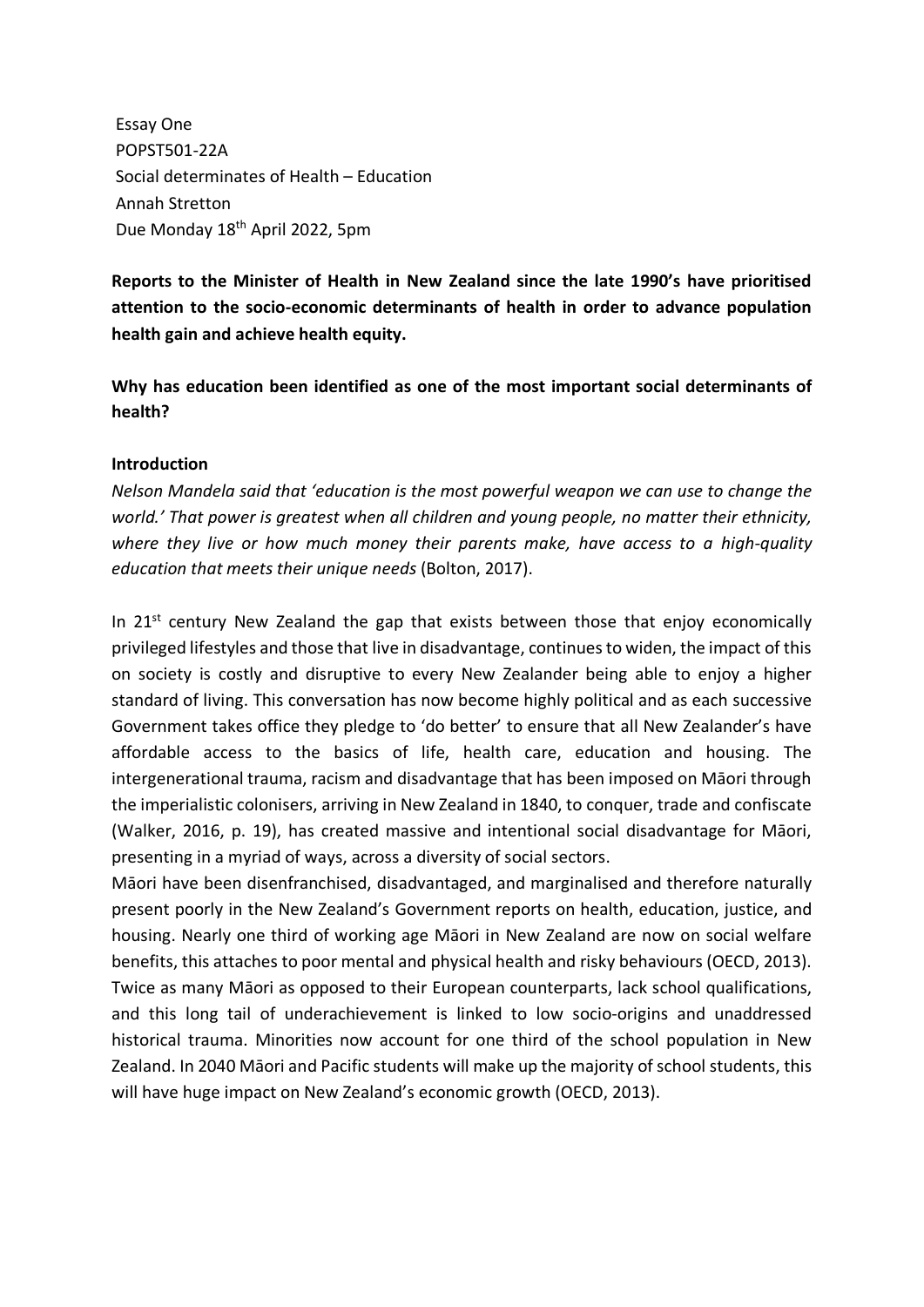*The mono-culturalism of our education system is no doubt a key reason Māori kids drop out, or are stood down, at a rate more than double their Pākehā peers* (Hura, 2017*).* 

Therefore it is essential to fully develop this human capital for New Zealand's future economic growth potential and social cohesion (OECD, 2013). Should the systemic inequities in education not be addressed, New Zealand will be unable to fill job opportunities with its own people (Bolton, 2017).

Human Capital Theory posits that education improves an individual's knowledge, skills, reasoning effectiveness and personal control, all required to produce good health (Zajacova & Lawrence, 2018). Coloniality, (historical and ongoing), drivesthe systemic disadvantage that continues to be bestowed on Māori, this in itself creates a moral imperative to better support Māori communities, through a meaningful and relevant education system that allows Māori students to succeed as Māori. It is unfair to NOT support people that have been historically disadvantaged by the social system (Bolton, 2017).

Full participation in society and the labour market are linked to a country's wellbeing, and an individual's ability to accumulate knowledge and skills, are acquired through a country's education system. Education, on the financial side of the ledger equals employment, acquisition of housing and making a tax contribution, on the non-financial side it equals wellbeing (OECD, 2013), and an equitable education system enhances a country's overall social unity and trust. For education to be equitable in, gender, economic status, ethnicity, and multiculturalism, discrimination cannot be a barrier. Therefore, key government policy needs to address how educational systems are designed and how resources are allocated, so that educational equity is the result. Higher living standards for all New Zealanders, can only be achieved through a Government that prioritises education and health (OECD, 2013). A country's resources need to fairly be allocated against sustainable sources of prosperity through equitable policy construction to be able achieve sustainable economic growth. Systemic educational inequity impacts on communities and national economies, where citizens are left unable and unprepared to participate in the workforce or civic life (Bolton, 2017). New Zealand needs to build world class equitable education system, where every student can succeed regardless of ethnicity, that upholds the articles of Te Tiriti o Waitangi (Treaty of Waitangi) ( Bolton, 2017).

Education is the best life-long protection against unemployment, low wages, health and poverty (OECD, 2013).

This essay is an attempt to understand how educational inequity and its subsequent outcomes are a key determinant of the poor social and health consequences that continue to widen the gap of economic privilege and social wellbeing in New Zealand.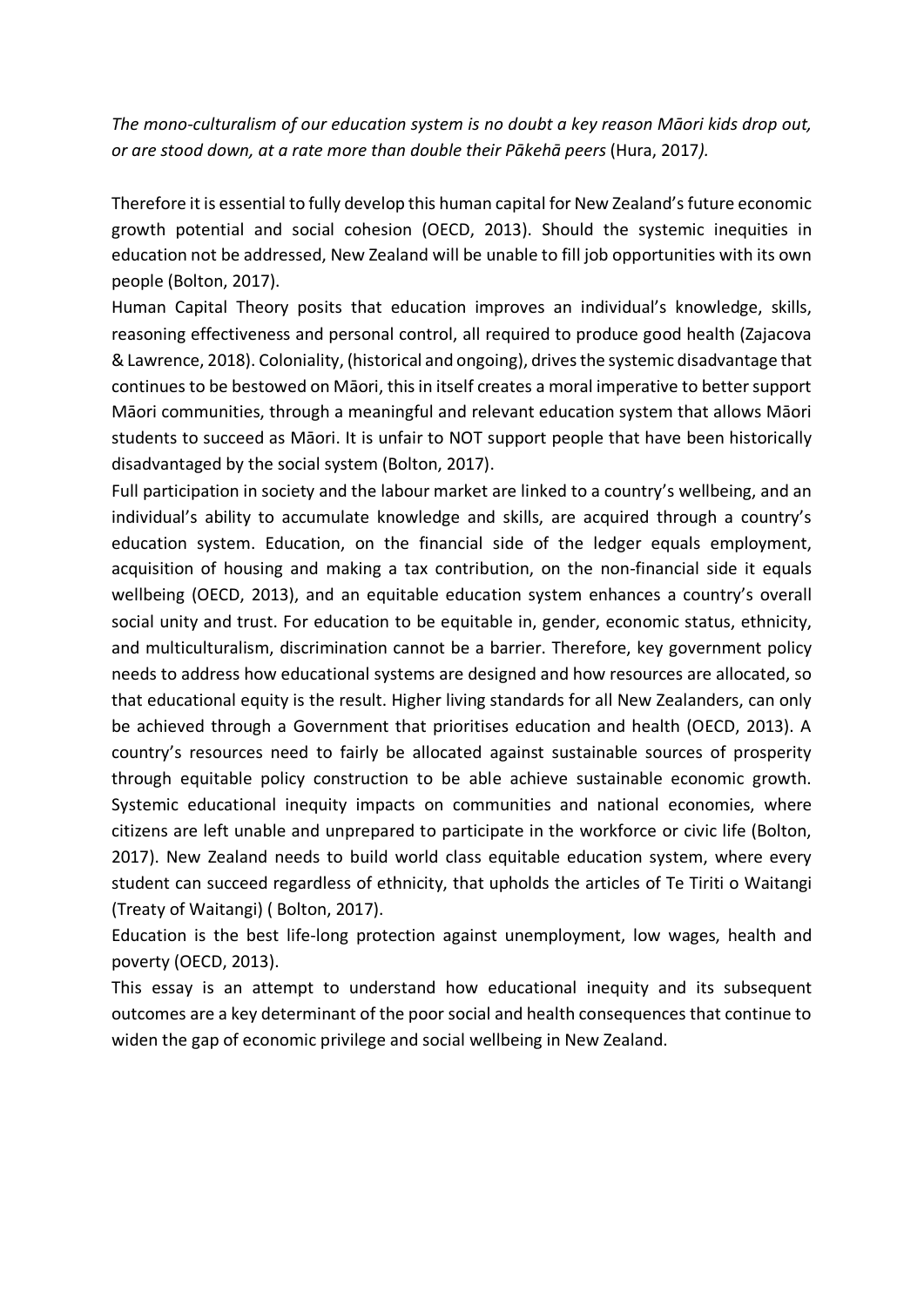# **Why education as a socio-economic determinant of health, is important within the New Zealand context.**

To understand the relationship between education as a social determinant of health and the impact that it has today on the poor health outcomes for Māori, one has to initially look at the trajectory and agenda of the Colonisers of New Zealand.

*The act of colonisation is the invasion and control, over indigenous people, whereby the Colonisers secure and sustain the means to profit from the resources of the land and as part of this process they supplant indigenous social, cultural, political and economic ways of being with their own (Waziyatawin & Yellow Bird, 2012).*

*Education has long been used as a way of normalising one set of ideals and values over another, it is colonisation by stealth. Nadine Millar* (Bolton, 2017).

In 1840 when the Colonisers of New Zealand annexed to New Zealand's Te Tiriti o Waitangi they had considerable experience in domination, subjugation and domestication of indigenous people, as they now ruled over 25% of the global population (Walker, 2016, p. 19). The Colonisers saw themselves as superior, and the new worlds they were opening up as savage and inferior, their techniques included trade, exploiting resources, cultural invasion through missionary activity, confiscation of land, military invasion and political domination. The effect of this for Māori, was population decline, loss of chiefly mana, political marginalisation, poverty, language, identity and culture loss. The structure of this historical process resulted in Pākehā domination and Māori subordination, where subsequent institutional arrangements functioned to maintain this structural disadvantage for Māori, with ongoing systematic attacks via education on their culture, language and identity (Walker, 2016, p. 20).

Pre-colonisation, New Zealand's Māori, with their fishing, hunting and gardening economy had established a sustainable lifestyle. The original education of Māori, through pūrākau (a pedological tool for teaching and learning) using well-crafted thoughtful narrative to effect engagement and to teach knowledge and genealogy through a highly intricate knowledge base (Walker, 2016, p. 5), was destroyed by a Colonisers agenda, predicated on notions of racial and cultural superiority, intent on converting Māori's perceived barbarism to Christianity and civilisation (Walker, 2016, p.19). The missionaries believed Māori could be raised from their primitive state through schooling (Walker, 2016, p.20), and they taught Māori to read and write in their native Māori language through Native Schools. In 1816 the first missionary school was opened in the Bay of Islands and even though Māori had schools that taught their genealogy of knowledge, they preferred the missionary schools, believing they would advance their own material wealth (ships, guns and goods), however the material trappings remained elusive for Māori (Walker, 2016, p. 21). Later, assimilation was seen as the best way forward to negate tangata whenua (people of the land) and in 1847 the Government offered subsidises to church boarding schools, established to isolate Māori from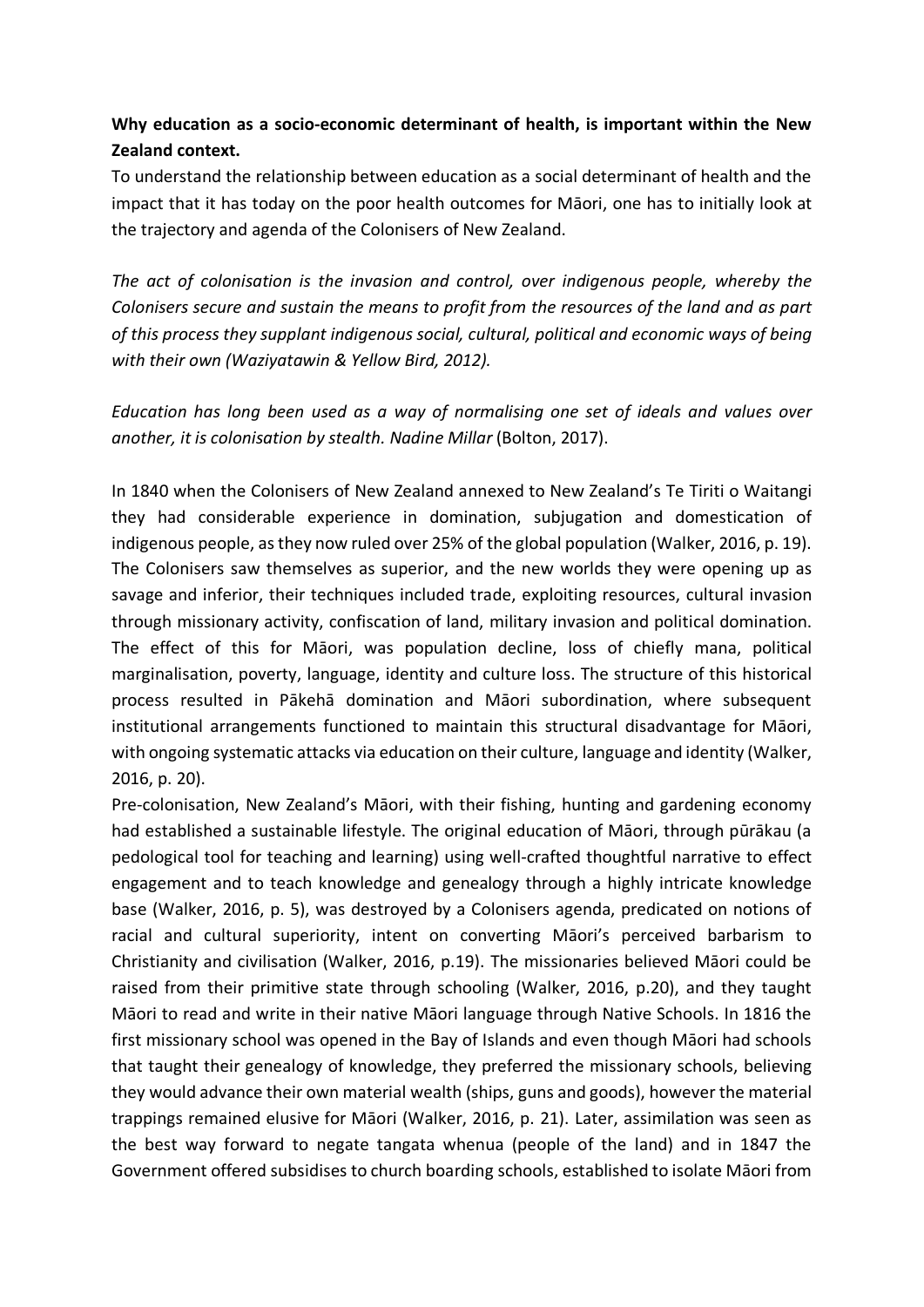the demoralising influences of their villages, where Māori language and tikanga was purposely excluded from the curriculum (Walker, 2016, p. 23). With the expansion of Native Schools in 1867, English became the main teaching language, the schools were used to civilise Māori, and in doing so discouraged the reo and tikanga Māori. These schools were an intent to pacify, civilize and enhance the moral influence of Government and provide industrial and labour training, that would ultimately assign to assign Māori to a societal underclass (Walker, 2016, p. 23).

*I do not advocate for the natives under present circumstances a refined education or high mental culture,… they are better calculated to get their living by manual rather than mental. A declaration made by Henry Taylor, a school inspector.* (Walker, 2016, p. 23)

In 1877 the national system of secular and compulsory primary school education board was established, they had an objective to phase out Native Schools, these however continued well into the 20<sup>th</sup> Century. The board schools took preference in education provision, especially as Māori migrated to urban centres in search of work, these schools that required Māori's cultural surrender, steered Māori students towards manual and domestic labour, and very few went on to high school (Bolton, 2017). Ongoing structural disadvantage supported two tiers of education that was established to assert Pākehā dominance, tracking Māori way from the professions and into manual labour with the underlaying intention of continuing to subordinate Māori (Bolton, 2017).

At the end of World War II many Māori had urbanised and as a result of an earlier inferior education and removal of their traditional ways of home life, the social inequities where further solidified for them (Bolton, 2017). Māori now forced to urbanise, and heavily discriminated against both personally, educationally, and systemically, were left to their own devices in the cities, the systemic disadvantages increased, and more and Māori where living and bringing up tamariki in urban poverty, the lower educational outcomes became normalised and intergenerational (Bolton, 2017). Māori moving around to increase their work opportunities or address their living environments, also interrupted the schooling for their tamariki, this in turn reflected in high rates of absenteeism. Māori's removal from the traditional ways of living and learning, and from their support systems, further marginalised their outcomes. The industrialization of the economy relied heavily on Māori in the work force, paying wages that only just enabled them to live and providing roles that were to later result in health deficits for them (Bolton, 2017). So while many in the European economy made huge personal income gains from the economies massive period of growth this was at the expense of those with inferior educations, who had never experienced the social wellbeing that educational success should deliver, and worked daily to ensure the success of the privileged and educated. These privileged and educated, were in turn the people that formed and supported the Governments and influenced the policies that further enhanced the inequality (Bolton, 2017).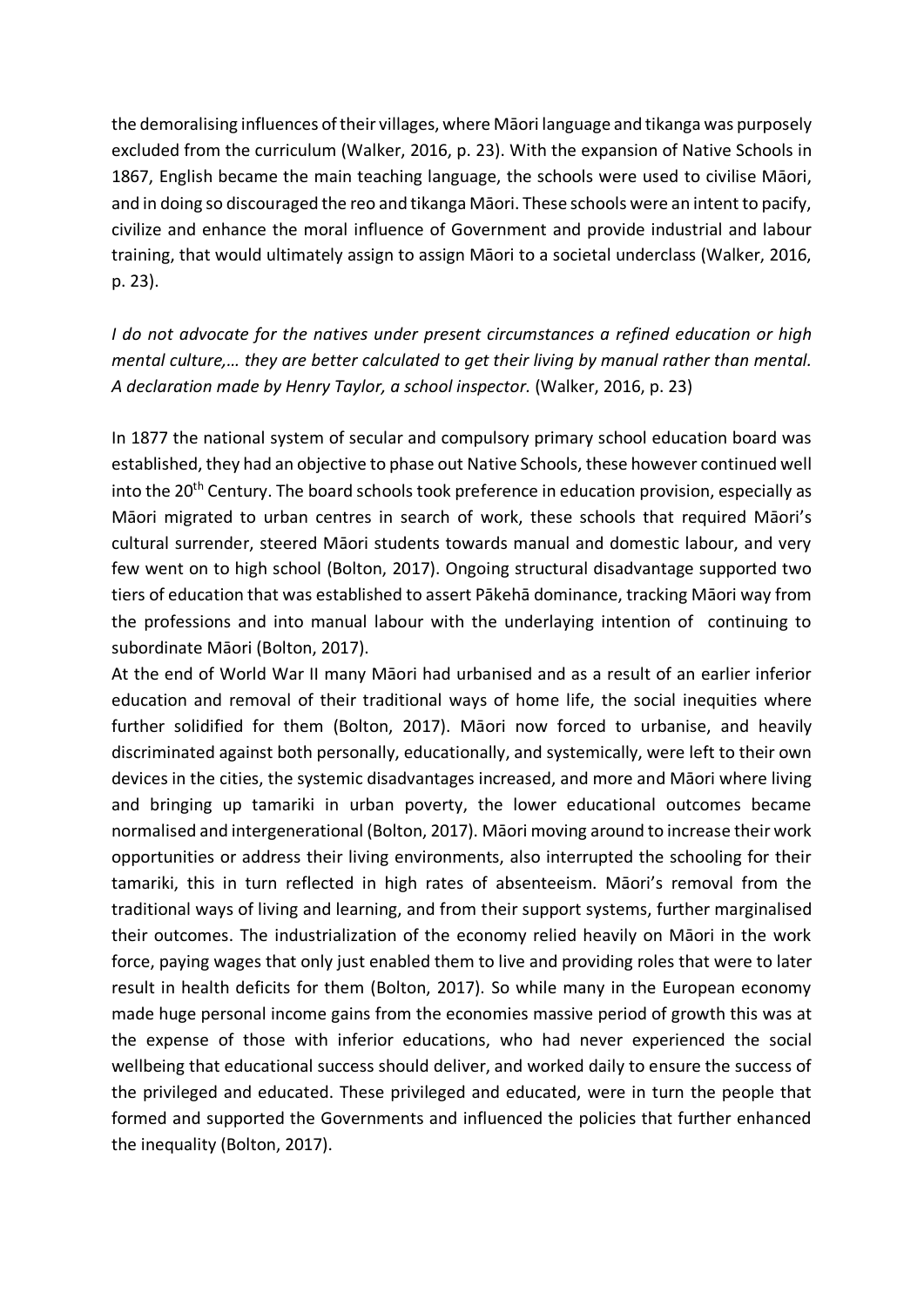### **My positionality**

For the last eight years I have worked in the New Zealand women's prisons with high and complex wahine (women) offenders. This work is effected through RAW 2014 (Reclaim Another Woman), an organisation that I have foundered with my sister (a mental health practitioner). RAW's work has identified this particular group of wahine, predominately Māori, as having extreme social disadvantage and strong intergenerational influence, that unless willingly interrupted through models they trust, they are likely to continue on this socially destructive intergenerational criminal pathway, not only for themselves but also by way of setting higher and higher benchmarks for their tamariki and mokopuna. Through this work I have observed their absolute lack of exposure to education, their ongoing battle with health, and absolute distrust all things Pakeha, these have been severe life enablers for them. Firstly, there is little knowledge as to what out-comes can be achieved through an educational journey and subsequently very little appetite to advance life differently. The wahine have normalised the disadvantage, the chaos and the disruption that their lives have become. RAW has an absolute focus on education and this operates against all levels of life, wellness, and academia.

We have identified this as the only way the disadvantage can be understood and interrupted, assuming there is willingness from wahine to embark on the RAW journey. The wahine on the RAW program have largely been in the justice system all of their lives and with RAW's older wahine they are also now incarcerated alongside their tamariki.

RAW's educational focus starts inside with the building of trusted relationships that advances possibility over a period of time, this is done through literature, conversation and hui with relevant and inspirational (nominated by the wahine) guests. Wahine electing to come to RAW and advance on a pathway of educational amplification generally do incredibly well. In fact RAW itself has had some impressive outcomes, but this essay is to establish my credibility to have commentary on the education-health relationship, which is well observed in RAW's work.

Wahine that choose to educate in the higher educational space have managed to experience sustainable change that continues to grow, they have secured jobs they love, bought their own homes through social schemes (Habitat for Humanity), and completed degrees and diplomas. Once living with stability and support they have selected schools that will assist tamariki with their educational and learning challenges. These tamariki then become the circuit breakers of whanau social disadvantage, as they educate and advance the family's coping strategies.

The social welfare system we have in New Zealand today is well structured to continue to provide handouts to those that are most at need, but with no real strategy to assist the transition from 'hand out to hand up', the entitlement and despair grow and the poverty simply increases, as no one values what they get for nothing. Benefit payments to recipients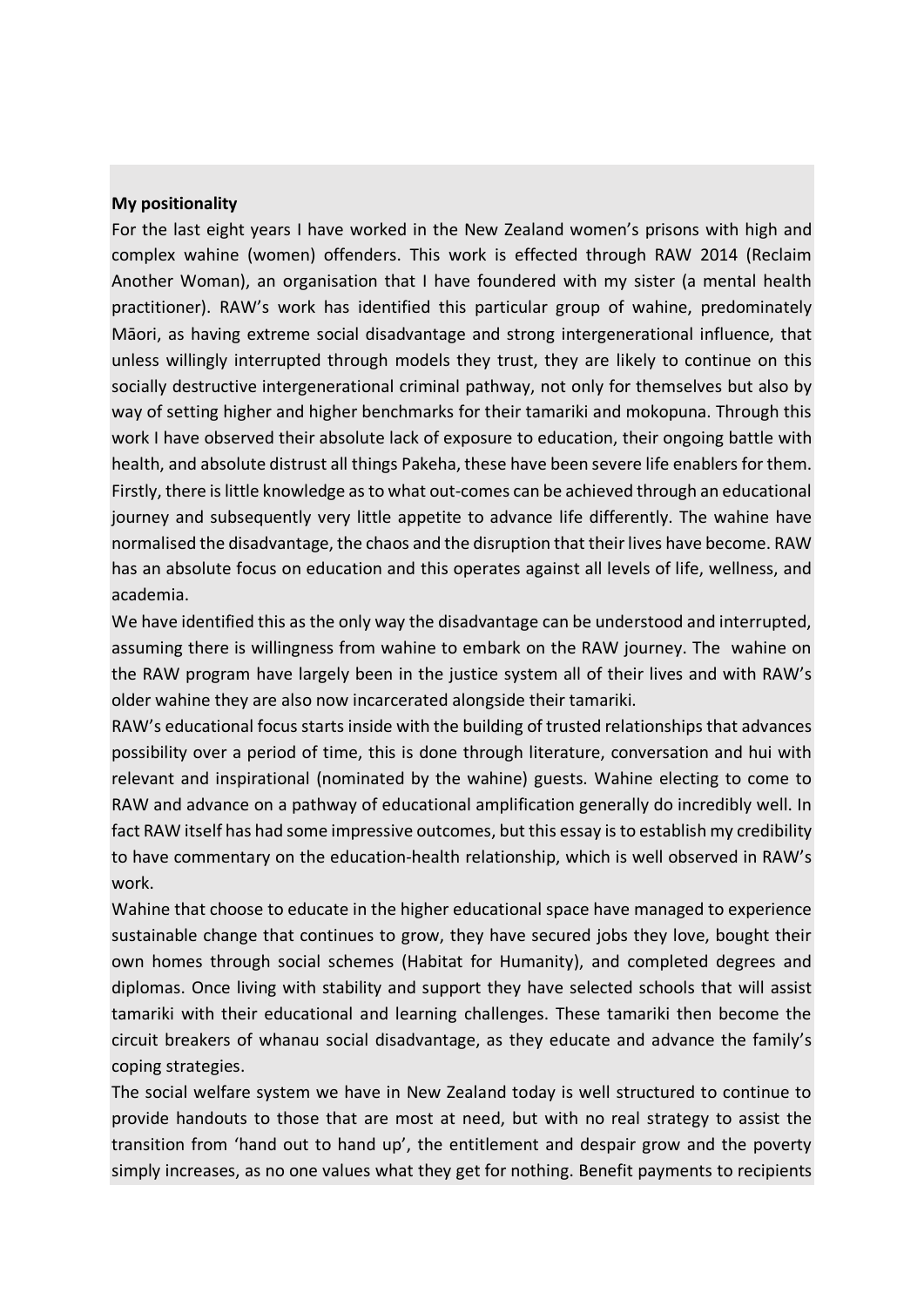increased from 286,225 in June 2017 to 363,497 in June 2021 (Palmer, 2022), and Maori as 15% of the population are over represented, receiving 36% of the benefits (WEAG, 2022). Therefore 'teaching wahine to fish' rather than simply continuing to provide them with fish has been the RAW philosophy, giving them back their tino rangatiratanga (self-determination) and creating a life place to stand in the RAW whare (home) with their sisters.

RAW, unusually, is a model for life, and as with most change it is an ongoing process that can take a lifetime to achieve, and RAW's model acknowledges this. Wahine arriving at RAW also come with a myriad of health challenges, these are systemically linked to a birth-right that has been bestowed upon them, of violence, crime, sexual molestation and drug and alcohol abuse. The wahine have simply learnt to normalise these social disruptors and manage their health through avoidance or masking with drugs and alcohol. Their health challenges are many, from the dental rot and cognitive decay that the many years of drug and alcohol use has caused, to the health challenges that align with obesity, once the drugs have gone, (methamphetamine especially) weight management becomes a challenge and often diabetes is a result. Regular hospital visits to manage health care are the norm, enabling them to deal with a new normality, these are always via the emergency care in public hospitals. With no regular doctor of their own to assist and manage their wellness, and even more so, no likelihood of this opportunity, as all medical books are largely closed, this privilege remains with the functionally privileged. The wahine struggle to understand their health challenges and often resort to strong medication reminiscent of the drugs they used to take. This time they are treating themselves with legal pharmaceuticals, that ironically also have street value in criminal spaces, hence the wahine are never far from their past lives and negative influences. Those that choose not to add to their educational portfolio, if they can find a company that won't apply criminal checks against employment outcomes, remain on minimum wages, unskilled and voiceless to even negotiate their worth with their employers. They are often shifting from job to job as their dissatisfaction continues and the lure of criminal activity strengthens. The disconnect from society is so systemic that only a few courageous wahine totally leave a criminal lifestyle, when they do the intergenerational outcomes are expediential, but they often exist within a capsule of mental and physical health challenges that continue to raise their heads, reminding them constantly that their normality is never far away and it may just be the easier way to exist.

#### **The relationship between education and health, and the subsequent outcomes.**

*There is an iterative relationship between education and health. While poor education is associated with poor health due to income, resources, healthy behaviours, healthy neighbourhood, and other socioeconomic factors, poor health, in turn, is associated with educational setbacks and interference with schooling through difficulties with learning disabilities, absenteeism, or cognitive disorders. Education is therefore considered an important social determinant of health*. (Raghupathi & Raghupathi, 2020)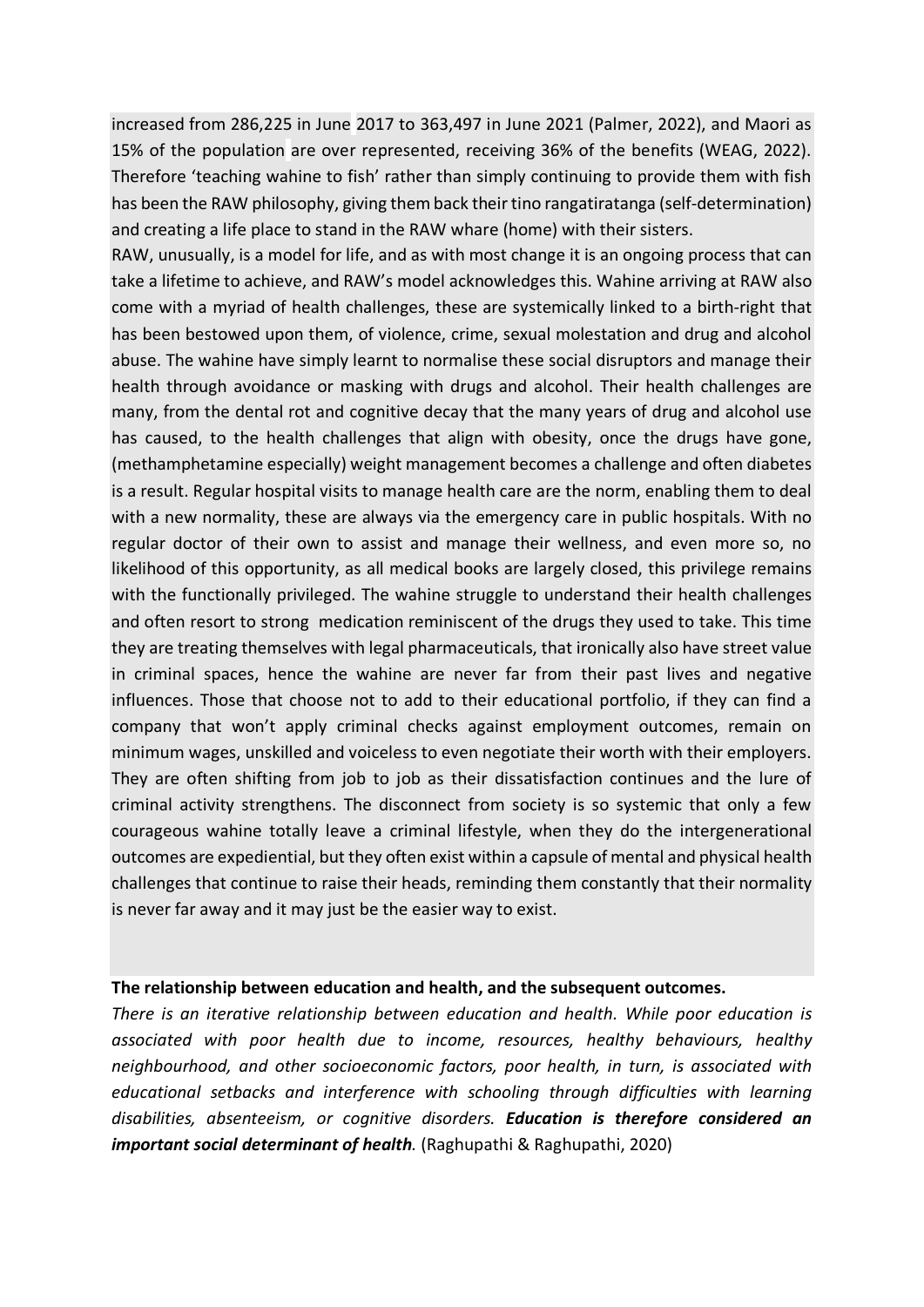Understanding the health benefits of education is integral to improving health disparities and improving the wellbeing of 21st century citizens. Education however, must not only be seen as a driver of opportunity, but also as a re-producer of inequality (Raghupathi & Raghupathi, 2020). Education as the principle pathway to opportunity, becomes a vehicle for social success, access to valuable resources and resultant good health. It is, however, also the producer of intergenerational inequity, with an individual's success being dependent on the schools they attended, the neighbourhoods they have lived in, their skin colour, race, and gender, Government's resource allocation, and the socio economic status of their family (Zajacova & Lawrence, 2018).

Fundamental Cause Theory, posits social factors (such as education) as causes of health and disease, in that academic achievement determines a person's access to material and nonmaterial resources, income, safe neighbourhoods and healthy lifestyles, these all protect and enhance an individual's health (Zajacova & Lawrence, 2018).

Education that is largely assessed in terms of academic attainment rather than understanding the socio economic factors that shape the schooling process, will fail to inform government policy and resource allocation decisions fairly. Therefore, it is important to recognise the dual function of education, in as well as being an opportunity enhancer, it is also a driver of inequity through systemic differences in schooling, school resource allocation, quality of instruction, academic opportunities, peer influences and teacher expectations (Zajacova & Lawrence, 2018).

Understanding a life course for a person, yields a greater insight to provide relevant interventions that avoid the consequence of disparities. Educational attainment matters for health and longevity of life, therefore policy that addresses income tax structures, social inclusion (income inequality and unemployment rates) and education expenditures per capita, also matters (Zajacova & Lawrence, 2018). Pro-market neo liberal policies of successive New Zealand Governments have increased social inequity through decreasing economic wellbeing, economic segregation, mass incarceration, downward social mobility and despair for working class communities, the health-education relationship, is therefore inextricably linked in a social context. Furthermore, the subsequent decline of the manufacturing economy and the rise of globalisation, has now eroded the middle classes and increased returns to the highly educated, amplifying the economic gaps and the subsequent inequality that arises (Zajacova & Lawrence, 2018).

Therefore linking education to health in a broader social sense brings to the fore the health and economic disparities and highlights the need for Government to take action through social policy.

## **How does a higher education lead to increased health outcomes?**

Education, lowers crime rates, improves community involvement, and improves personal health. It also lowers mortality rates, as deaths that are linked to social and behaviour risk factors, are also linked to educational attainments, as are preventable causes of death, respiratory, heart disease, lung cancer, homicide and accidents (Massachusetts University,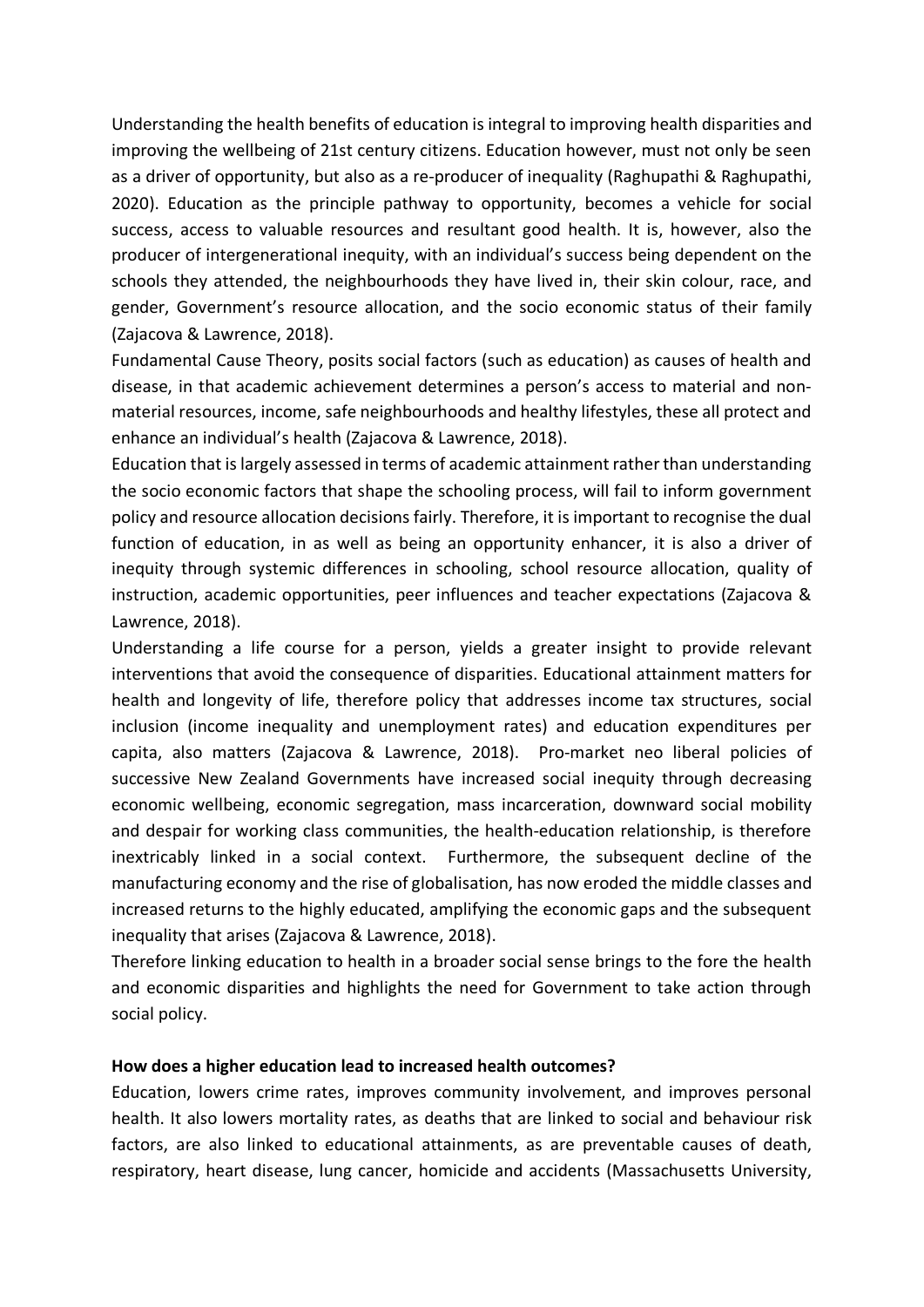Global, 2019). Higher education means less exposure to economic stress and the resultant adoption of unhealthy and risky coping strategies, behaviours which increase mortality and disease, especially among lower socio demographics. Meaning that educated individuals are less likely to smoke, less likely to be unemployed, less likely to commit crime, and less likely to get a preventable illness (diabetes 2, hyper-tension, emphysema) (Massachusetts University Global, 2019). They also demonstrate fewer mental health struggles, as the economic variables that have the strongest association with poor mental health, are income decreases and substandard housing (Massachusetts University Global, 2019). Educated people are more likely to make and eat healthier food and maintain regular exercise habits, as their higher income, a result of a higher education, gives them an understanding and an access to resources that are related to healthy lifestyles enabling preventative health to be a priority, this will often be supported by health insurance that gives further choice around health care options when needed. Where-as uneducated people often with transient lifestyles will rely on emergency care in public hospitals when needed (Massachusetts University Global, 2019). Understanding these macro level concepts is important to improve health and social policy, in that the health effects of education are at the grass roots of creating better overall self- awareness and personal health and making health care more assessable (Rajhupatui & Rajhupatui, 2020). It is the economic variables (income and occupation) that mediate the relationship between health and education, and determine an individual's level of access to preventative and medical care. It is important to note that education for the highly educated also may also have a negative delivery, those that become focused on preventative health will incur increasing cost, and occupational and mental health stresses, through self-imposed achievement standards, that may lead to excess drug and alcohol use and abuse. Therefore educated people will also be at the mercy of their own set of social factors that influence health outcomes (Rajhupatui & Rajhupatui, 2020). Increasing an awareness and understanding of the social contexting of the health-education relationship, will assist solving some of the challenges. Education develops a broad range of skills, traits, cognitive and problem solving abilities, learned effectiveness and personal control for an individual, and this paves the way economically for a countries financial security, stable employment and social success (Rajhupatui & Rajhupatui, 2020). Countries that adopt policies to improve education also reap the benefits of health behaviours, i.e. controlling youth drop out at school, increasing health and economic outcomes and reducing negative social outcomes, therefore the social context of the health- education relationship always need to be considered, to enable effective social policy to be introduced that reduces disparities. Only a focus on educations social contexting and resultant inequities will disrupt social inequity within communities (Rajhupatui & Rajhupatui, 2020).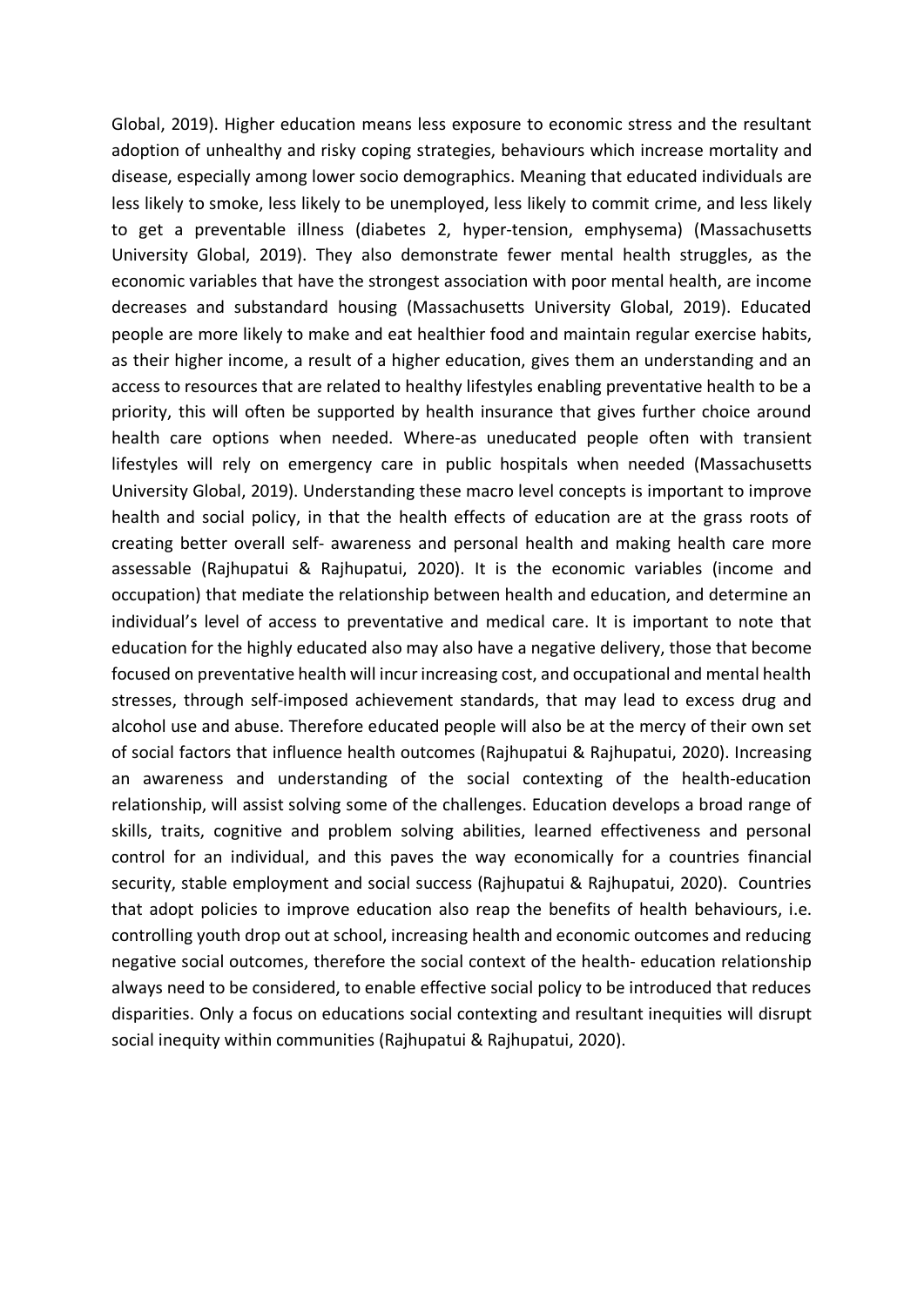# **Strategies being used in New Zealand to target education to improve health and health equity.**

*Equity in education has two dimensions. The first is fairness, which basically means making sure that personal and social circumstances – for example gender, socio-economic status or ethnic origin – should not be an obstacle to achieving educational potential. The second is inclusion, in other words ensuring a basic minimum standard of education for all* (OECD, 2008).

The Hunn report on Māori affairs of 1960 became the first official document to identify the educational gaps between Maori and Pākehā in New Zealand, its findings claimed that Māori lived 15 years less than Pākehā, that there was a statistical blackout in higher education for Māori, and that Māori unemployment was three times higher than non-Māori. Whilst this report did little to question the moral integrity of an educational system that tracked Māori way from academia into domestic and labouring work, neither did it address structural inequality and the distribution of power as being the root cause of the disparities (Walker, 2016, p.30). The Government responded to the Hunn report with further inclusion of taha Māori in the school curriculum of mainstream schools, this inclusion was managed mainly by Pākehā teachers, where a lack of systematic inclusion of the culture, language and identity did nothing to support an understanding or expectation of Māorisucceeding as Māori (Bolton, 2017). In 1981 Māori leaders responded to the Benton Report of 1979 (this report identified a Māori language death)( Benton, 1979), by creating preschool Māori language nests, Kōhanga reo's, where Māori kuia (nannies and aunties) were the teachers. In 1990 the New Zealand Government took back control of the nests from Te Puni Kōkiri, requiring them to be staffed by qualified teachers in early childhood education. By 1993, 50% of Māori infants were in the 800 Kōhanga reo's that had been established in rural and urban Māori communities (Walker, 2016, p.33). In 1985 Kura Kaupapa an alternative to primary schools, were set up off the concept of the Kōhanga reo model, they had an objective of maintaining Māori culture language and identity, by 2008 there were 15 schools in this category (Bolton, 2017). Marae ā-kura (school marae's) have also been introduced into the secondary school landscape today to educate for colonisation-free rangatiratanga-embracing education, not just academic success (Walker, 2016, p.9).

Zoning of schools, an evolutionary process from the 1940's, was established to create greater equity within educational frameworks by equalising the social class mix of different schools (McCullough, 2006), this once again, through its often free market and liberal application in an attempt to attract the more privileged students, parents and capable teachers, has resulted in further inequity for Māori, as more engaged and advantaged parents purchased homes in reality areas, where schools are seen to attract stronger resources and offer higher academic opportunity, given their proactive community approaches and stronger leadership (McCullough, 2006).

Tomorrows schools, a 1989 Labour Government blue print for education, designed to give higher parental involvement in schools, and increase revenue streams from parent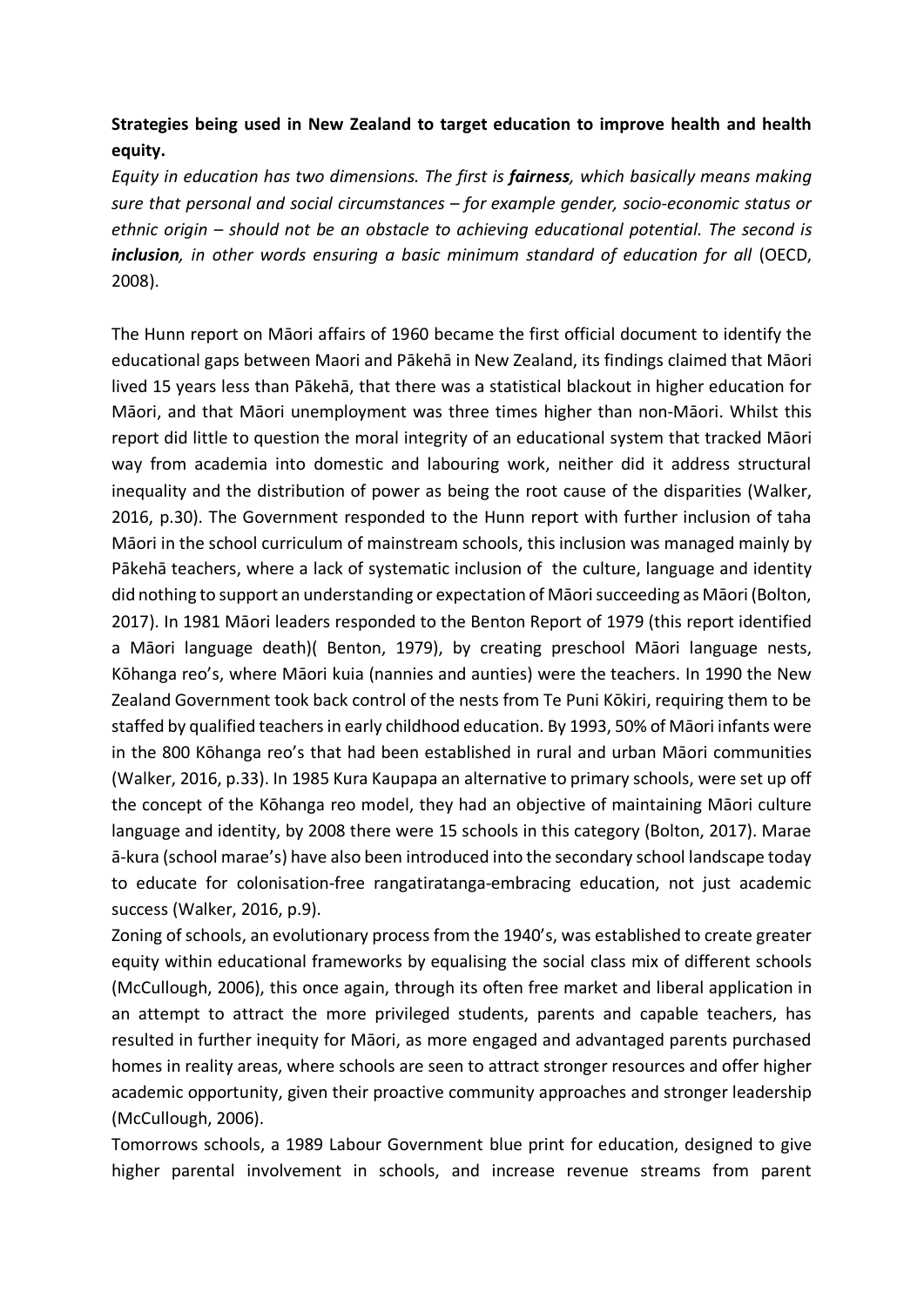involvement and activity, further clarified and established zoning, introduced a decile system to assist with government funding, and increased disadvantage for Māori. As Maori working class parents, located in the poorer areas, who generally deferred to the teachers as experts, had limited involvement, and limited time and financial resources to support the school in the way the parents of the middle class demographics where able to.

In 2008, Ka Hikitia (Henare et al, 1991), the government's culturally responsive strategy for the education of Māori students was adopted as policy, this was further amended in 2013 to increase the response, and was based on research that had identified that Māori students have more academic success when culture, identity and language are included in their learning (Bolton, 2017). However, regardless of the successive attempts of Governments to address the educational gap, unconscious teacher bias, attaching to priority learners (Bolton, 2017) and Maori students, from lower socio economic backgrounds, broken homes and criminal environments, remained another huge hurdle to overcome within the education system.

Teachers that set low expectations for students, often based on early streaming arrangements, steered students towards vocational rather than academic opportunity, in an attempt to manage ever increasing workloads and public expectations. These low expectations become self-fulfilling prophecies for the students, leading to poor educational outcomes and ultimately social disruption (Bolton, 2017). These outcomes then drive the resulting social determinants that systematically continue to disadvantage Māori, who with limited education find, housing, employment and income opportunities are reduced and often non-existent, lifestyle choices are poor, driven out of survival needs that have intergenerationally normalised illegal activities and the resultant health challenges begin to arise.

*Decolonising education becomes key to enable Māori to stand equally with Pākehā in New Zealand this will involve good quality teachers, a broadening of the teaching of the reo across all schools, adequate funding for the establishment and continuance of kura and enabling whanau inclusion in all non-kura schools. Preparing Māori students in Māori ways that are educationally and politically astute and enable self- determination, pride, safety, a. and confidence to tackle 21st century life* ( (Jackson, 2016).

## **References**

- Benton, R. (1979). *Who Speaks Māori Language in New Zealand?* Wellington: New Zealand Council for Education Research.
- Bolton, S., W. (2017). *Education and Equity in New Zealand: Success, Challenges and opportunities*. Fullbright, New Zealand.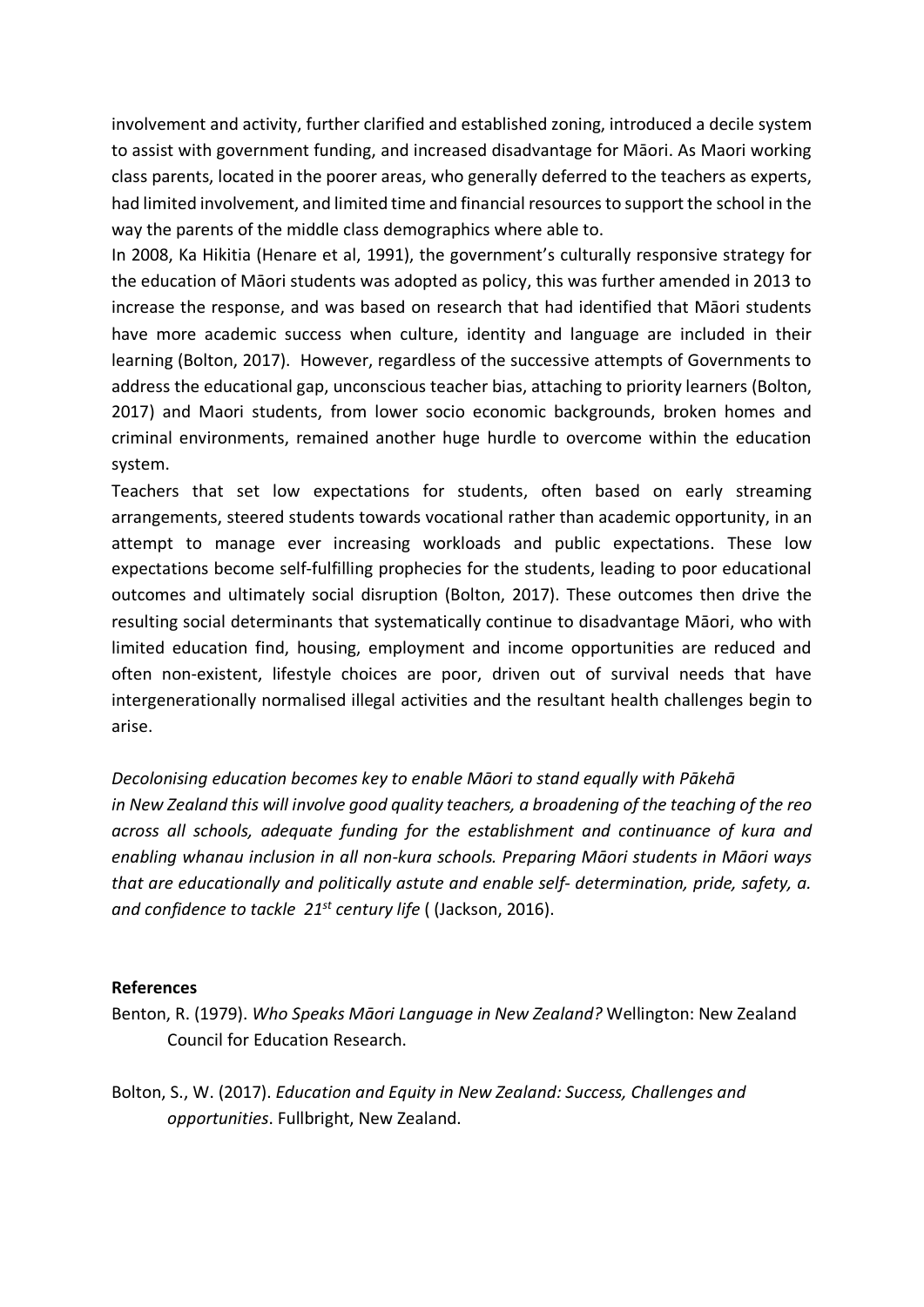Center on Society and Health. (2015). *Education Matters to Health: Exploring the Causes*. Virginia Commonwealth University.

Habitat for Humanity New Zealand. (n.d). habitat.org.nz

Hahn, R., A., & Truman, B., I. (2015). Education Improves Public Health and Promotes Health Equity. *International journal of health services : planning, administration, evaluation*, *45*(4), 657–678. https://doi.org/10.1177/0020731415585986

Henare, D., et al. (1991)*. Ka Awatea*. Wellington; Manatu Maori.

- Hunn, J., K. (1961) *Report on the Department of Māori Affairs: With Statistical supplement, 24 August 1960.* Wellington: Government Printer.
- Hura N., A. (2017). It shouldn't be a debate: Our schools need to stop prioritising Pākehā values by default ATEA . *The Spinoff.*
- Jackson, M. (2016) Reclaiming Māori education. In Hutchins, J & Lee-Morgan, J. (Ed's.) *Decolonisation in Aotearoa: Education, research and practice.* Wellington: NZCER Press, 19-38.
- McCulloch, G. (1991). School zoning, equity and freedom: the case of New Zealand. *Journal of Education Policy*, *6*:2, 155-168, DOI: 10.1080/0268093910060204
- Ministry of Education. (2008). *Healthy and wise: does education improve wellbeing*? Tertiary Sector Performance Analysis. Education Counts
- OECD. (2008). *Ten steps to equity in education*. Policy Brief. OECD Observer.
- OECD. (2013). OECD *Economic surveys: New Zealand 2013*. OECD Publishing.
- Palmer, R. (2022). Benefit increases going to more than half of families with children-report. *rnz.co.nz*.
- Raghupathi, V., Raghupathi, W. (2020). The influence of education on health: an empirical assessment of OECD countries for the period 1995–2015. *Arch Public Health* 78**,** 20 (2020). https://doi.org/10.1186/s13690-020-00402-5

RAW. 2014. (n.d.) Reclaim Another Women, www.raw.org.nz